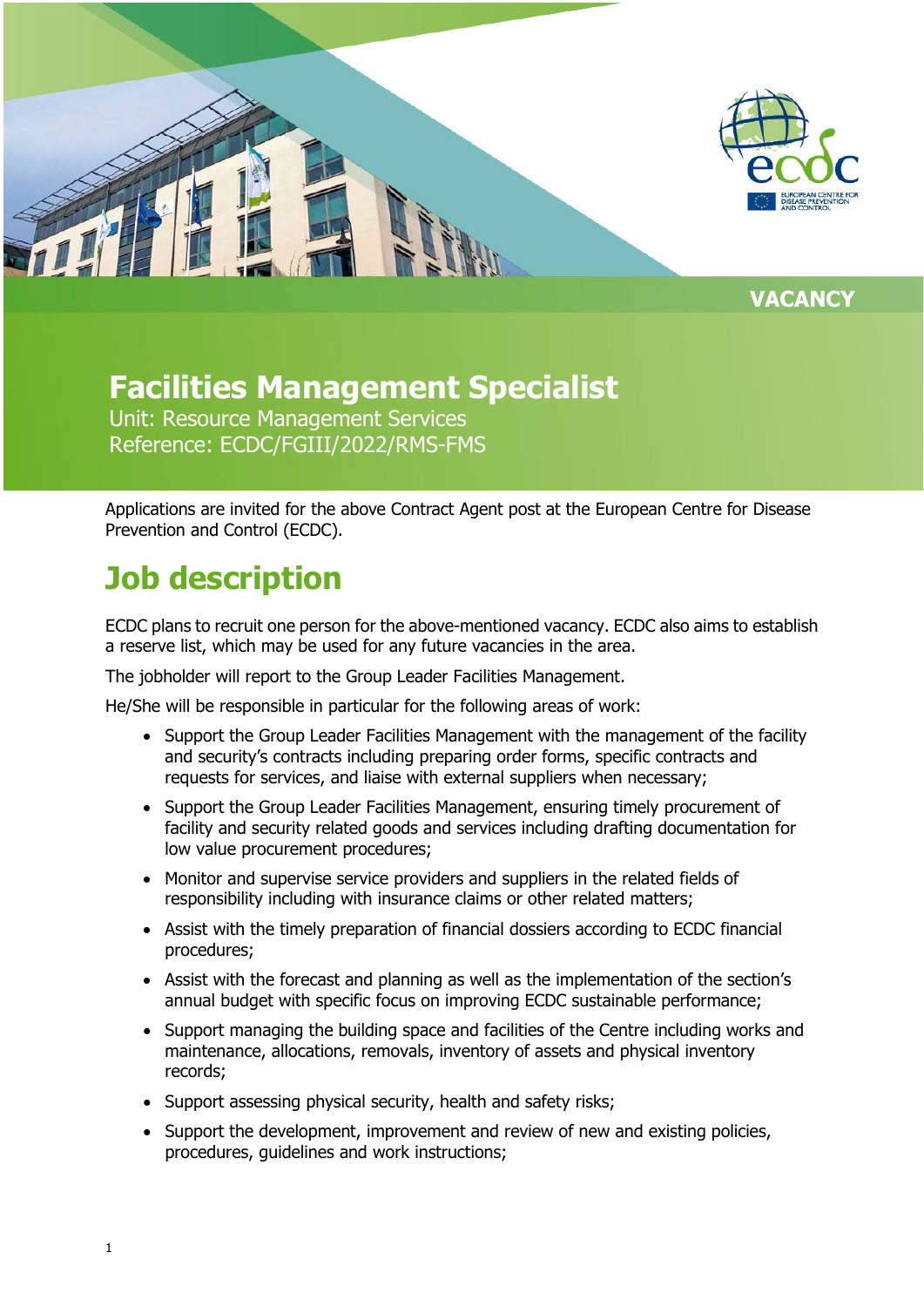- Provide general administrative support, including electronic document archiving, filing, document registration, maintaining databases, etc;
- Any other tasks related to his/her area of work as requested.

## **Qualifications and experiences required**

### **A. Formal requirements**

In order to be an eligible candidate you need to fulfil a set of formal requirements. These requirements are:

- A post-secondary education attested by a diploma, or a secondary education attested by a diploma giving access to post-secondary education and appropriate professional experience of 3 years<sup>[1](#page-1-0)</sup>;
- Thorough knowledge of one of the official EU languages and a satisfactory knowledge of another official EU language to the extent necessary for the performance of his/her duties<sup>[2](#page-1-1)</sup>;
- Nationality of one of the EU Member States or of Norway, Iceland or Liechtenstein;
- To be entitled to his or her full rights as a citizen<sup>[3](#page-1-2)</sup>;
- To have fulfilled any obligations imposed by the applicable laws on military service;
- Meet the character requirements for the duties involved; and
- Be physically fit to perform the duties linked to the post.

#### **B. Selection criteria**

To qualify for this post we have identified **essential criteria** with regard to professional experience/knowledge and personal characteristics/interpersonal skills.

#### **Professional experience/knowledge:**

- At least 3 years, (following the award of the diploma), of professional experience acquired in positions relevant to the job description;
- Proven experience of working in an administrative support function, preferably linked to office, facilities management and security;
- Experience of working with procurement and/ or contract management support tasks;
- Experience of working with budgets and/or finance.
- Thorough knowledge of IT tools, in particular Microsoft Office (Word, Excel, Power Point and Outlook) and preferably including databases, ticketing systems and autocad;
- Excellent level of English, both written and spoken.

<span id="page-1-0"></span><sup>1</sup> Only diplomas and certificates that have been awarded in EU member states or that are the subject of equivalence certificates issued by authorities in the said Member states shall be taken into consideration.

<span id="page-1-1"></span><sup>2</sup> Candidates with a non-official EU language or English as their mother tongue must provide proof of their level of a second language with a certificate (B1 or more).

<span id="page-1-2"></span><sup>3</sup> Prior to the appointment, the successful candidate will be asked to provide a certificate from the police file to the effect of nonexisting criminal record.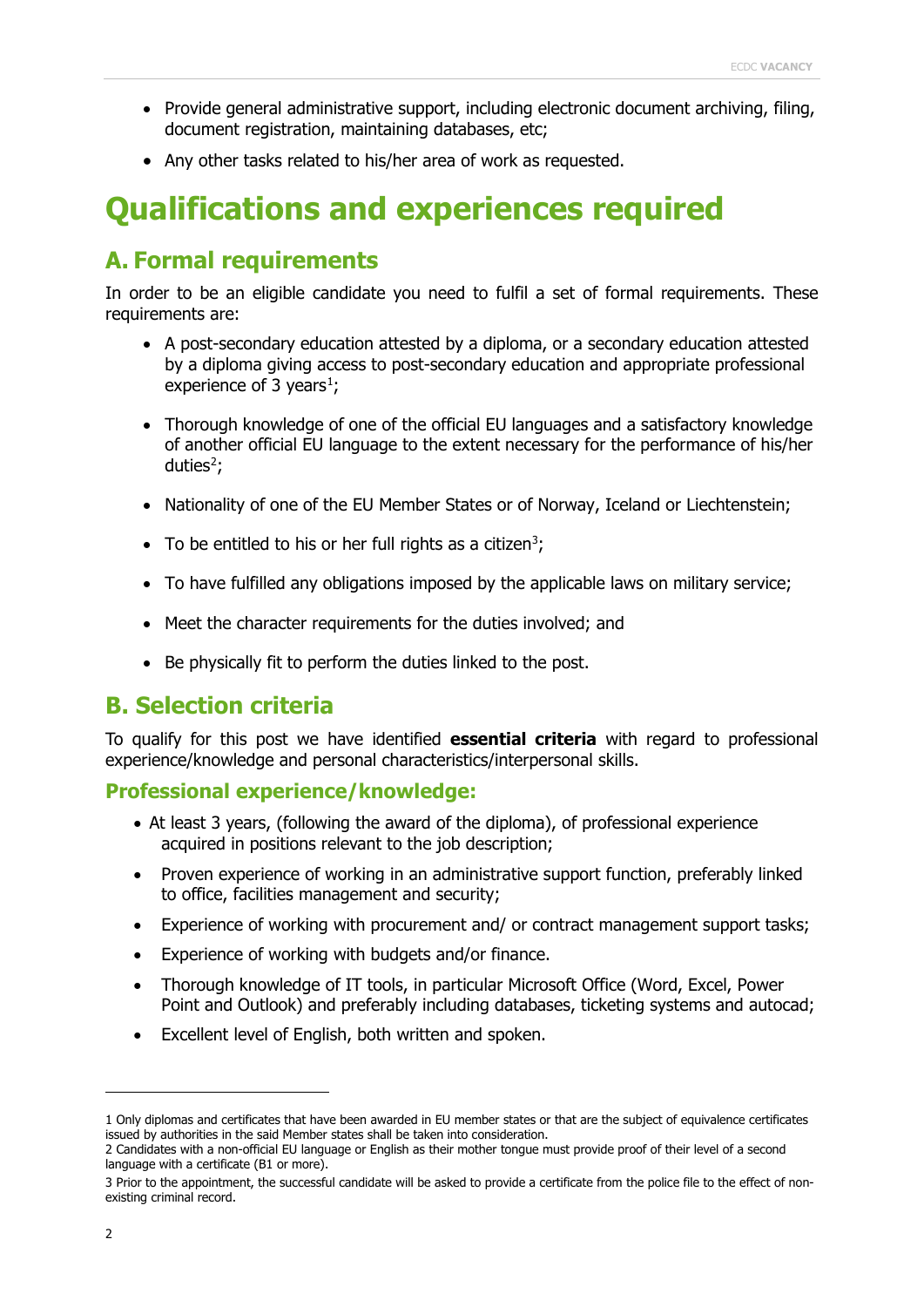#### **Personal characteristics/interpersonal skills:**

- Service mindedness and high level of service orientation;
- Ability to manage internal and external clients and/or stakeholders and to communicate at all levels;
- Collaborative working, strong interpersonal skills and high aptitude for teamwork in a multicultural environment;
- Problem solving abilities and strong sense of initiative and responsibility;
- Quality driven, high level of accuracy and eye for details;
- Capacity to work under pressure and with tight deadlines.

Depending on the number of applications received, the selection committee may apply stricter requirements within the aforementioned selection criteria.

# **Equal Opportunities**

ECDC is an equal opportunities employer and encourages applications from all candidates who fulfil the eligibility and selection criteria without any distinction on grounds of age, race, political, philosophical or religious conviction, gender or sexual orientation and regardless of disabilities.

## **Appointment and conditions of employment**

The jobholder will be appointed on the basis of a shortlist proposed by the Selection Committee to the Director. This vacancy notice is the basis for the establishment of the Selection Committee's proposal. Candidates will be requested to undergo written tests. Candidates should note that the proposal may be made public and that inclusion in the shortlist does not guarantee recruitment. The shortlist of candidates will be established following an open selection process.

The successful candidate will be recruited as a contract agent, pursuant to article 3a) of the Conditions of Employment of Other Servants of the European Union, for a period of five years. The contract may be renewed. The appointment will be in **Function Group III.**

Applicants should note the requirement under the EU staff regulations for all new staff to successfully complete a probationary period of nine months.

For any further information on contractual and working conditions, please refer to the Conditions of Employment of Other Servants of the European Communities, which are available at the following link:

<https://eur-lex.europa.eu/legal-content/EN/TXT/?uri=CELEX%3A01962R0031-20140501>

The place of employment will be Stockholm, where the Centre has its activities.

### **Reserve list**

A reserve list may be created and used for recruitment, should similar vacancies arise. It will be valid until 31 December of the same year as the application deadline and may be extended.